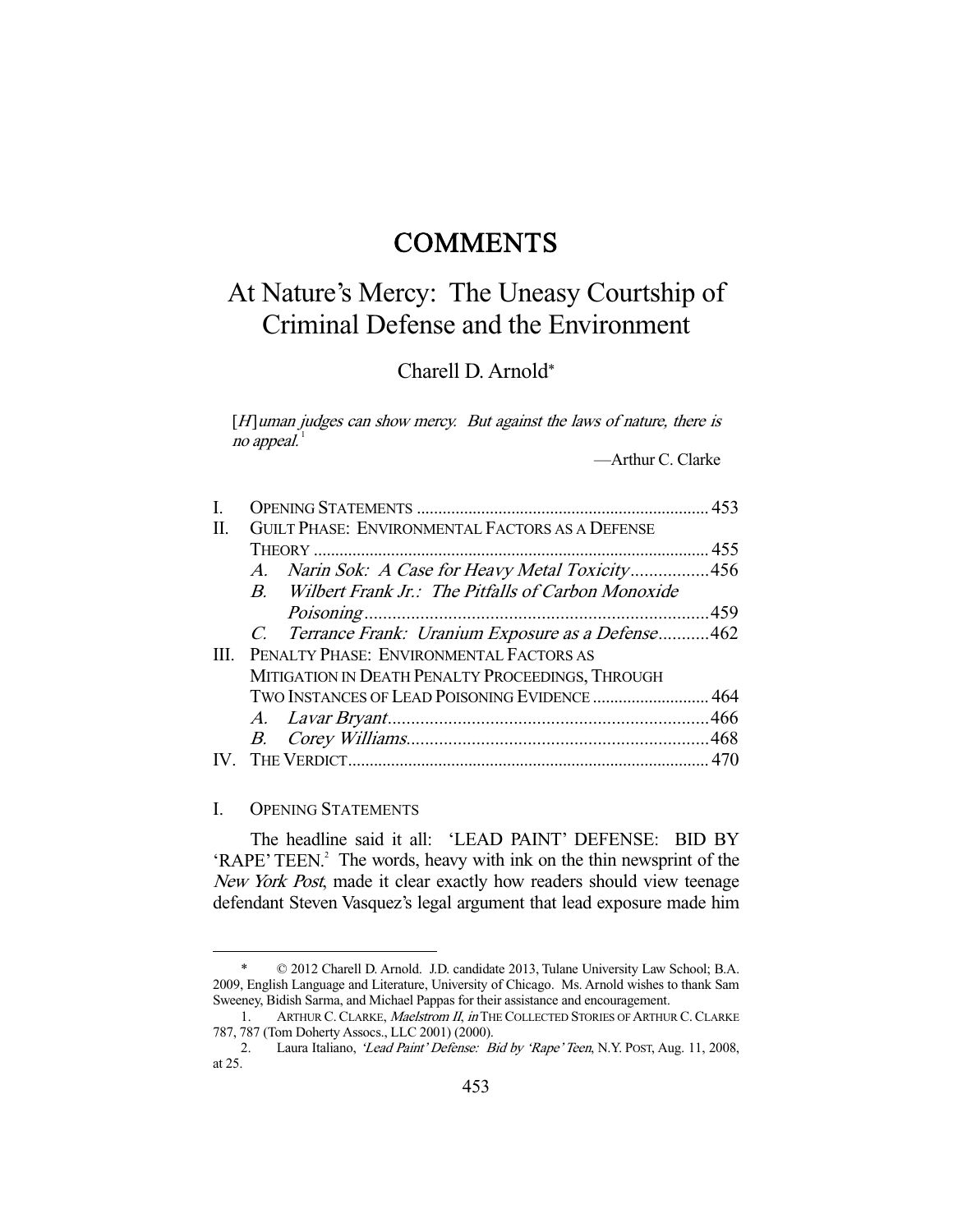unfit to stand trial as an adult.<sup>3</sup> Yet, even abandoning the  $Post$ 's dramatics—Vasquez was accused of brutally raping a woman<sup>4</sup>—could lead exposure truly explain, or even mitigate, such a heinous act? Could it explain why Steven Vasquez crawled through the victim's fire escape that July day? Why he bound and gagged the sleeping woman? Why he held her at gunpoint? Could the lead-painted walls of his childhood home on West 129th Street really be the reason that the defendant took turns raping the victim, for hours, before stealing her belongings and fleeing the scene? Some judges, jurors, attorneys, and scientists say yes.

 The incredulous tone of the above-mentioned article is telling of the often-uphill battle faced by many criminal defense presentations of environmental factors, such as lead exposure. However, recent jurisprudence reveals that though there are still hurdles to the positive reception of such evidence in the criminal arena, toxic environmental exposure has emerged as a viable criminal defense tool used to address aspects of both guilt and moral culpability.

 In the case of Vasquez, his defense team opted to initially present evidence of his childhood lead exposure even before a trial setting, during the pretrial phase of litigation, in an effort to move the case to family court. $5$  Vasquez is an all-too-common example of how environmental toxic exposure can prove directly relevant to a defendant's culpability in a criminal case. High levels of lead exposure, constituting lead poisoning, have been linked to brain damage and various manifestations of mental deficiency.<sup>6</sup> In Vasquez's case, the defendant was exposed to such high levels of lead that he was left mentally retarded, unable to read, and with the cognitive level of a small child.<sup>7</sup> Due to this lack of cognition, and failure to truly understand the crime in which he had participated, Vasquez's attorney sought to have him charged as a minor in juvenile court, thus lessening any possible sentence, but not denying his involvement in the offense.<sup>8</sup> In this way, Vasquez's case demonstrates another shared tenet of defenses involving neurotoxicity: be it from lead or another form of environmental toxin, a neurotoxicity defense is ultimately a defense based on the defendant's diminished mental capacity.

-

8. Id.

 <sup>3.</sup> Id.

 <sup>4.</sup> Id.

 <sup>5.</sup> Id.

 <sup>6.</sup> See generally J. Julian Chisolm, Jr., Lead Poisoning, SCI.AM., Feb. 1971, at 15.

 <sup>7.</sup> Italiano, supra note 2.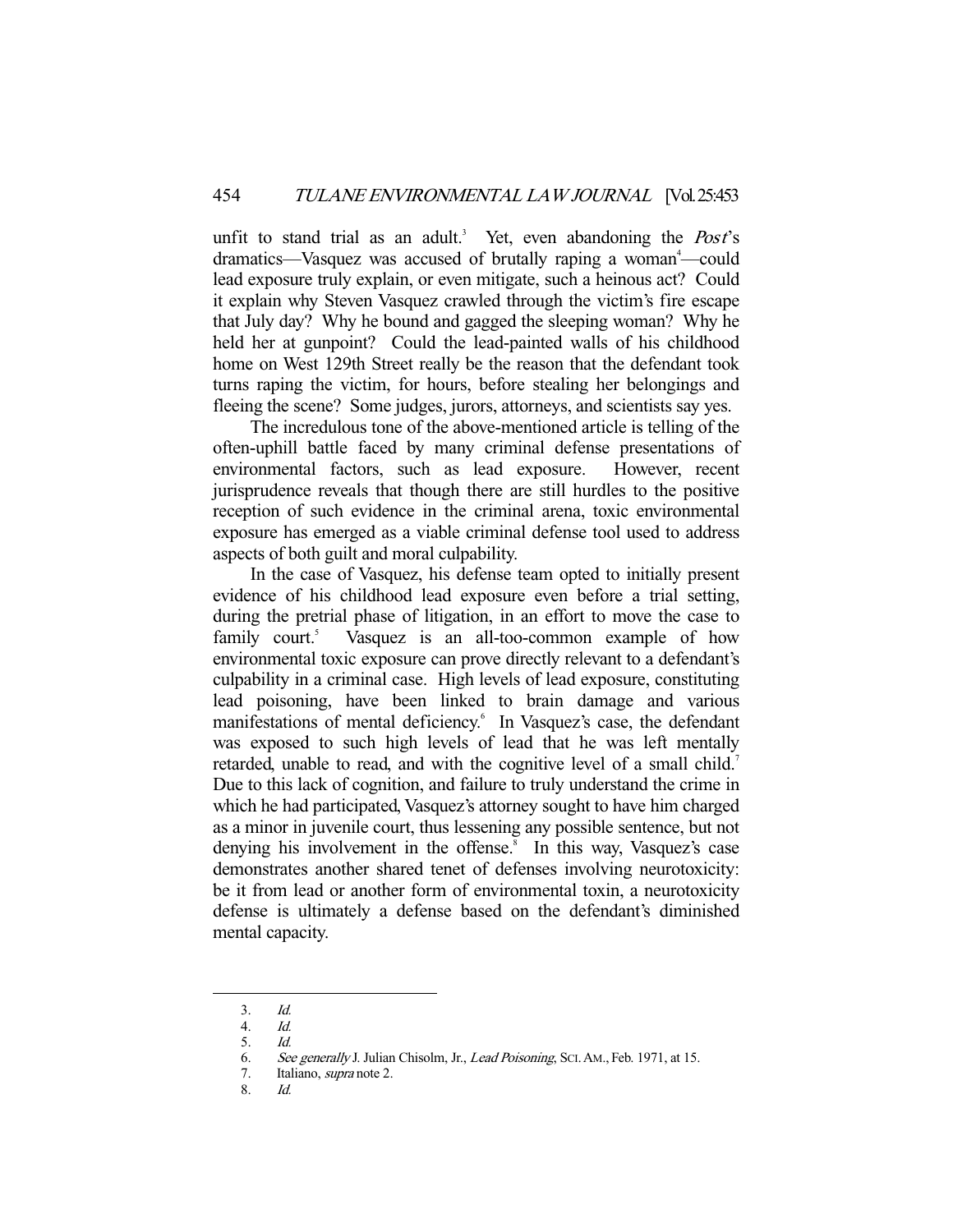This Comment will outline the applicability, use, and relative success of environmental factors as a defense strategy in each general stage of criminal litigation. Part II will outline the phase of litigation leading up to, and including, the trial, focusing on the variations of a diminished capacity neurotoxicity defense when used to negate the defendant's guilt, as well as the procedural hurdles that this type of defense may encounter. Part III will focus on cases wherein evidence of environmental toxic exposure was used as mitigation during the sentencing phase of capital trials, in an effort to secure a life sentence for the defendant. Together, these cases demonstrate the potential and necessity for future criminal defense trial practice to include adequate investigation and presentation of issues surrounding a client's environmental toxic exposure.

#### II. GUILT PHASE: ENVIRONMENTAL FACTORS AS A DEFENSE THEORY

 When environmental exposure is presented as a defense during the guilt phase of a trial, it must serve to demonstrate that the defendant's diminished mental capacity renders him not guilty of the charged offense. This includes defenses that suggest to the jury a more appropriate lesser charge is warranted by negating an element of the crime alleged. The process of putting on a neurotoxicity defense may even begin long before the actual trial date, through a presentation to the state and court regarding a defendant's mental limitations due to environmental toxicity. The goal of such a pretrial presentation, like that made in the Vasquez case discussed above, is to reduce the severity of the charges against a defendant, be it through revised charging documents or an agreement to handle the case in a different venue, such as family court or a mental health arena. In general, a diminished capacity argument may take on several forms, including pleading: (1) the defendant's incapacity to formulate the requisite mens rea necessary to prove a given crime; $\degree$  (2) the defendant's inability to regulate his own behavior, a defense otherwise known as automatism;<sup>10</sup> (3) or arguing the defendant's exposure to toxins constitutes a form of involuntary intoxication.<sup>11</sup>

<sup>9.</sup> David B. McConnell, Note, The Sevin Made Me Do It: Mental Non-Responsibility and the Neurotoxic Damage Defense, 14 VA. ENVTL. L.J. 151, 163-64 (1994).

<sup>10.</sup> *Id.* at 164. Automatism, as it applies to claims of exposure to environmental toxins, is classified as "non-insane," meaning that the behavior originates from external factors wherein "[t]he disease or defect is imposed by an outside force contrary to the victim's own will and/or knowledge," causing the defendant to be unaware of his own actions, or aware but unable to control those actions. Id. at 165.

<sup>11.</sup> *Id.* at 165-67.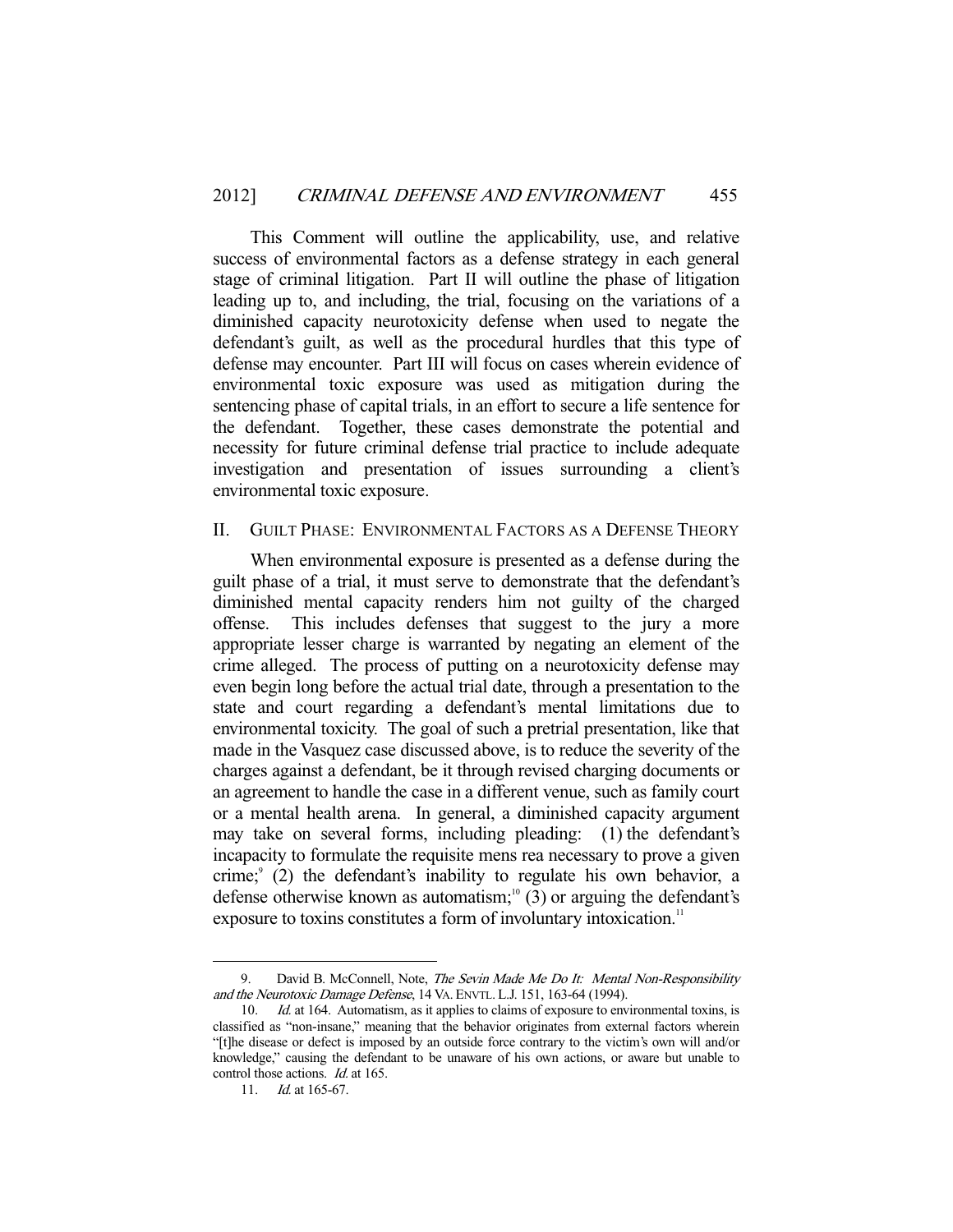However, in presenting any of these incarnations of an environmental neurotoxicity defense, the defense team must be prepared to demonstrate both that their client suffered from the ill effects of toxic exposure and that this exposure was a cause, or the cause, of the errant behavior. First, defendants must be tested for the presence of neurotoxins that may damage the central nervous system, such as pesticides, chemical solvents, and heavy metals.12 Additionally, defendants must be assessed to determine if they demonstrate signs of neurological damage, that can be attributed to the toxic exposure.<sup>13</sup> Testing for the presence of a neurotoxin and for cognitive damage can work to establish causation, particularly if the defendant experienced notable changes in behavior after exposure. However, human behavior is so varied that two defendants with identical levels of toxic exposure may react differently due to outside factors, further complicating the defense presentation.<sup>14</sup>

#### A. Narin Sok: A Case for Heavy Metal Toxicity

 In 2007, Cambodian immigrant Narin Sok returned home to his wife in Edmonton, Canada, with a set of "magic" metal fertility belts from his home country; the couple wore the belts religiously in hopes of conceiving a child.15 Sadly, within a year, Sok would be charged with his wife's murder. On July 30, 2008, police arrived at the couple's home to find the front door barricaded, windows covered with garbage bags, and Sok's wife, Deang Huon, strangled and buried underneath a mounting pile of rice sacks, garbage bags, and trash.<sup>16</sup> Officers reported that, upon breaking through the barricade, the victim's husband was still sitting beside her body, piling additional debris on her corpse.<sup>17</sup>

 The tragic events of that day were seemingly building as early as 1986, when Sok began working in scrap metals yards, where he was

16. Id.

<sup>12.</sup> See id. at 154 (citing Diana Fishbein & Robert W. Thatcher, Legal Applications of Electrophysiological Assessments, in NEUROPSYCHOLOGY AND THE LAW 135, 145 (Jane Dywan et al. eds., 1991); A. Potusova et al., Industrial Toxic Materials and Psychological Functions—The Need of [sic] Adequate Psychological Research, 36 ČESKOSLOVENSKÁ PSYCHOLOGIE 113 (1992); Raymond Singer, Proving Damages in Toxic Torts: Nervous System Dysfunction, TRIAL, Nov. 1985, at 59).

<sup>13.</sup> See id. at 155-56 (citing Singer, supra note 12, at 59).

<sup>14.</sup> See McConnell, supra note 9, at 177-78.

 <sup>15.</sup> Alexandra Zabjek, Alta. Man Poisoned by Heavy Metals Not Criminally Responsible for Wife's Death, EDMONTON J. (May 16, 2011), http://www.edmontonjournal.com/news/Alta+ poisoned+heavy+metals+criminally+responsible+wife+death/4793478/story.html.

 <sup>17.</sup> Id.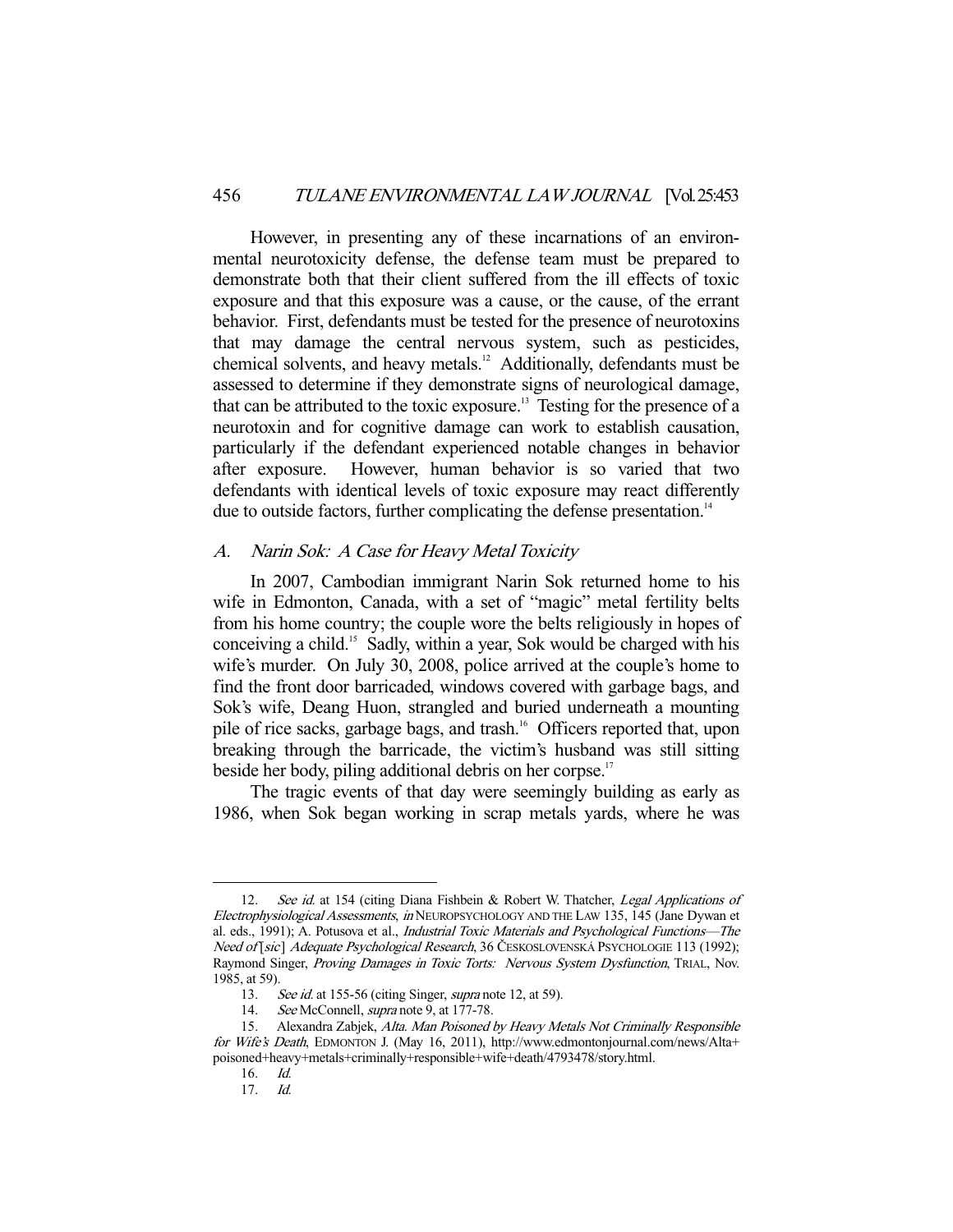responsible for separating metal wires to be recycled.<sup>18</sup> Anecdotal evidence suggests that Sok seldom wore a mask while working, but that when he did, it would quickly become black with dust.<sup>19</sup> In addition, the night before the killing, the defendant inexplicably chose to melt the metal fertility belts in a pan on his home stove, causing the couple to breathe in fumes from the zinc, silver, and lead belts.<sup>20</sup> A series of tests would reveal that, shortly after his arrest, the defendant had toxic levels of lead, cadmium, and manganese in his blood.<sup>21</sup>

 In many ways, Sok's case demonstrates an ideal fact pattern for the implementation of a successful guilt phase environmental neurotoxicity claim. First, Sok has two clear environmental toxicity triggers, in the form of heavy metal poisoning: a long-term occupational exposure, as well as a short-term exposure involving high levels of contact (due to the small, enclosed nature of the apartment) that occurred very near in time to the crime. Second, when arrested, Sok displayed clear evidence of physical and mental disease that could be attributed to heavy metal poisoning. Physically, Sok was found to be in acute renal failure when arrested $22$  and was also treated for kidney failure and liver and heart damage.<sup>23</sup> Meanwhile, on a cognitive level, his behavior both before and after his arrest suggested he was suffering from an increasingly severe mental disturbance.<sup>24</sup> It was the defendant's erratic behavior during and after his arrest that alerted authorities, as well as his attorney, that this was not simply another homicide and that the case warranted further examination.<sup>25</sup> Finally, Sok's defense team sought the assistance of an

 <sup>18.</sup> See Ryan Cormier, Heavy Metal Poisoned Killer's Mind, CAMBODIA TODAY, http:// cambodiatodayz.blogspot.com/2011/05/heavy-metal-poisoned-killers-mind.html (last visited Mar. 28, 2012).

 <sup>19.</sup> Id.

<sup>20.</sup> Man Not Responsible for Wife's Death, Judge Rules, CBC NEWS (May 16, 2011, 5:30 PM), http://www.cbc.ca/news/canada/edmonton/story/2011/05/16/edmonton-sok-not-criminallyresponsible.html.

 <sup>21.</sup> Id.

<sup>22.</sup> *Id.*<br>23. Za

Zabjek, *supra* note 15.

<sup>24.</sup> Tony Blais, Heavy Metal Poisoning Blamed in Killing, EDMONTON SUN (May 9, 2011, 8:51 PM), http://www.edmontonsun.com/2011/05/09/heavy-metal-poisoning-blamed-inkilling. Only days prior to the incident, family members described Sok as asking for the Prime Minister's phone number, claiming that large men were chasing him, and paying \$700 for a cab ride to visit his mother whom he insisted was gravely ill, despite repeated assurances that the woman was healthy. Id.

<sup>25.</sup> See id. The arresting officers detailed some of Sok's odd behavior while he was in custody, including constantly spitting in the police cruiser and urinating on the floor of his holding cell before complaining that the cell was dirty. *Id.*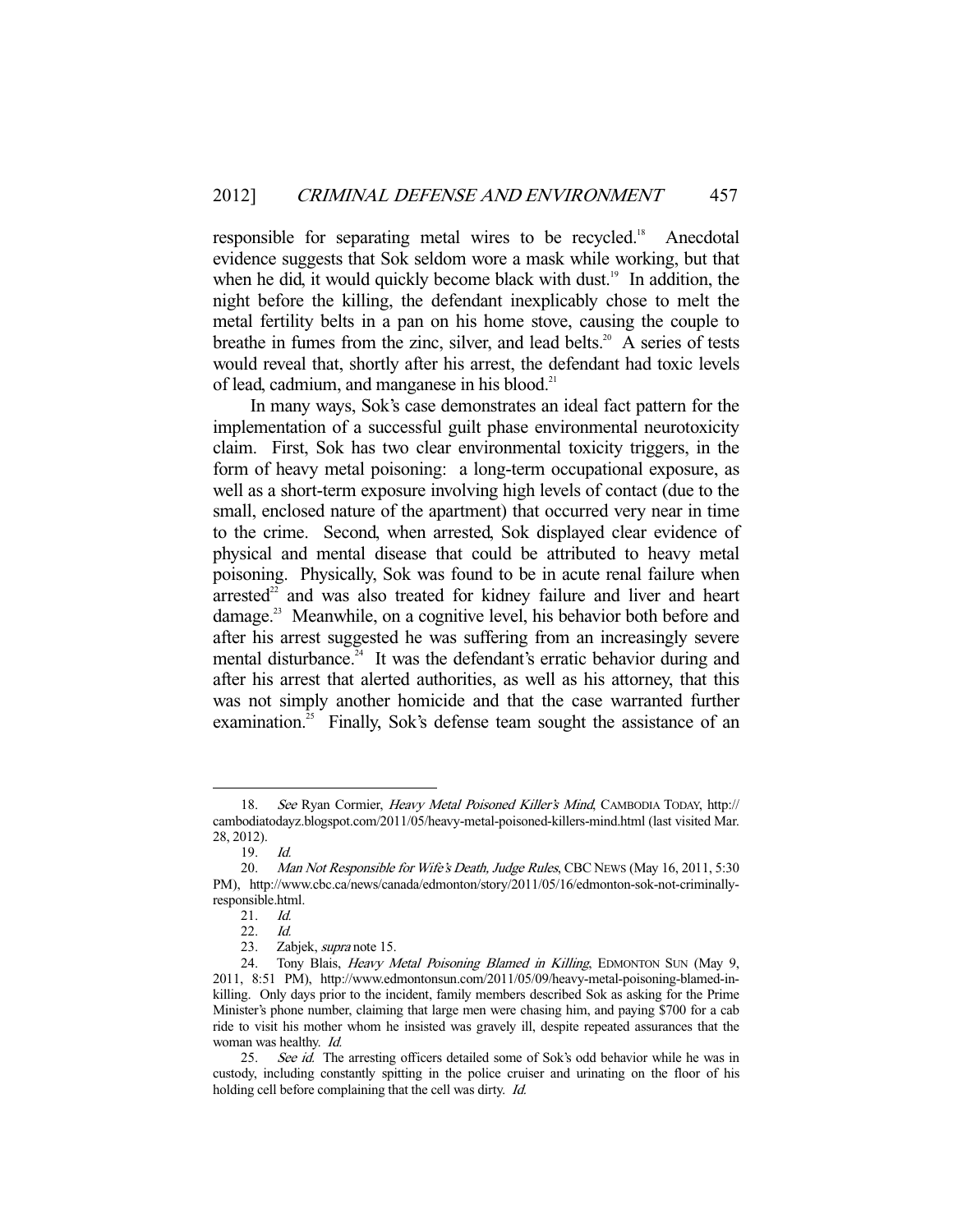expert, a forensic psychiatrist, to help establish the causal connection between their client's alarming actions and his environmental exposure.<sup>26</sup>

 In court pleadings, Sok's defense argued that he could not be held criminally responsible for his actions because, at the time of the crime, he was suffering from a mental disorder that did not allow him to understand his own actions.<sup>27</sup> Here, the heavy metal toxicity served as both the trigger and root cause of Sok's mental illness and was thus incorporated into his insanity defense. The defense presentation was so convincing that the prosecution, known as "the Crown" in Canada, entered into a rare joint recommendation to the judiciary that the defendant be found not criminally responsible for the killing.<sup>28</sup> The Court of Queen's Bench Justice ultimately accepted the recommendation and found Sok not criminally responsible for his wife's death.<sup>29</sup>

 Sok's case stands as an example of an extremely effective use of environmental toxic exposure as a criminal defense at the pretrial litigation stage. Aside from the shrewd use of a combination of expert opinion backed by substantive medical and chemical testing, Sok's case likely also benefitted from the temporal nature of his impairment. Though Sok was hospitalized in a mental facility after his arrest, he made a full recovery before the Justice issued her decision.<sup>30</sup> The defendant was even able to discuss lucidly aspects of his case with law enforcement, doctors, and, presumably, his attorney.<sup>31</sup> Not all sufferers of environmental toxic exposure have such short-term effects; instead, many defendants with lead poisoning (as in Vasquez's situation) find themselves permanently impaired.<sup>32</sup> A mentally impaired defendant, such as someone with mental retardation, is far less equipped to assist in the preparation of his own defense and likely unable to recall the events that caused him to come into contact with a particular toxin. In Sok's case, relatives were able to describe the defendant's prior normal and peaceful demeanor<sup>33</sup> and contrast that with his descent into lunacy, suggesting that the aberration in his behavior could have an alternative explanation. Additionally, Sok himself was able to reflect on his actions

 <sup>26.</sup> See id.

<sup>27.</sup> Cormier, *supra* note 18.<br>28. See id.

<sup>28.</sup> See id.<br>29. Man N

Man Not Responsible for Wife's Death, Judge Rules, supra note 20.

 <sup>30.</sup> Cormier, supra note 18.

 <sup>31.</sup> See id.

<sup>32.</sup> See generally Sara Outterson, Note, Getting the Lead Out: Revising Lead Hazard Legislation To Reach Children in Poverty, 31 WM. & MARY ENVTL. L. & POL'Y REV. 829 (2007).

 <sup>33.</sup> Cormier, supra note 18. Notably, Sok had no criminal history and no history of domestic violence with his wife. Id.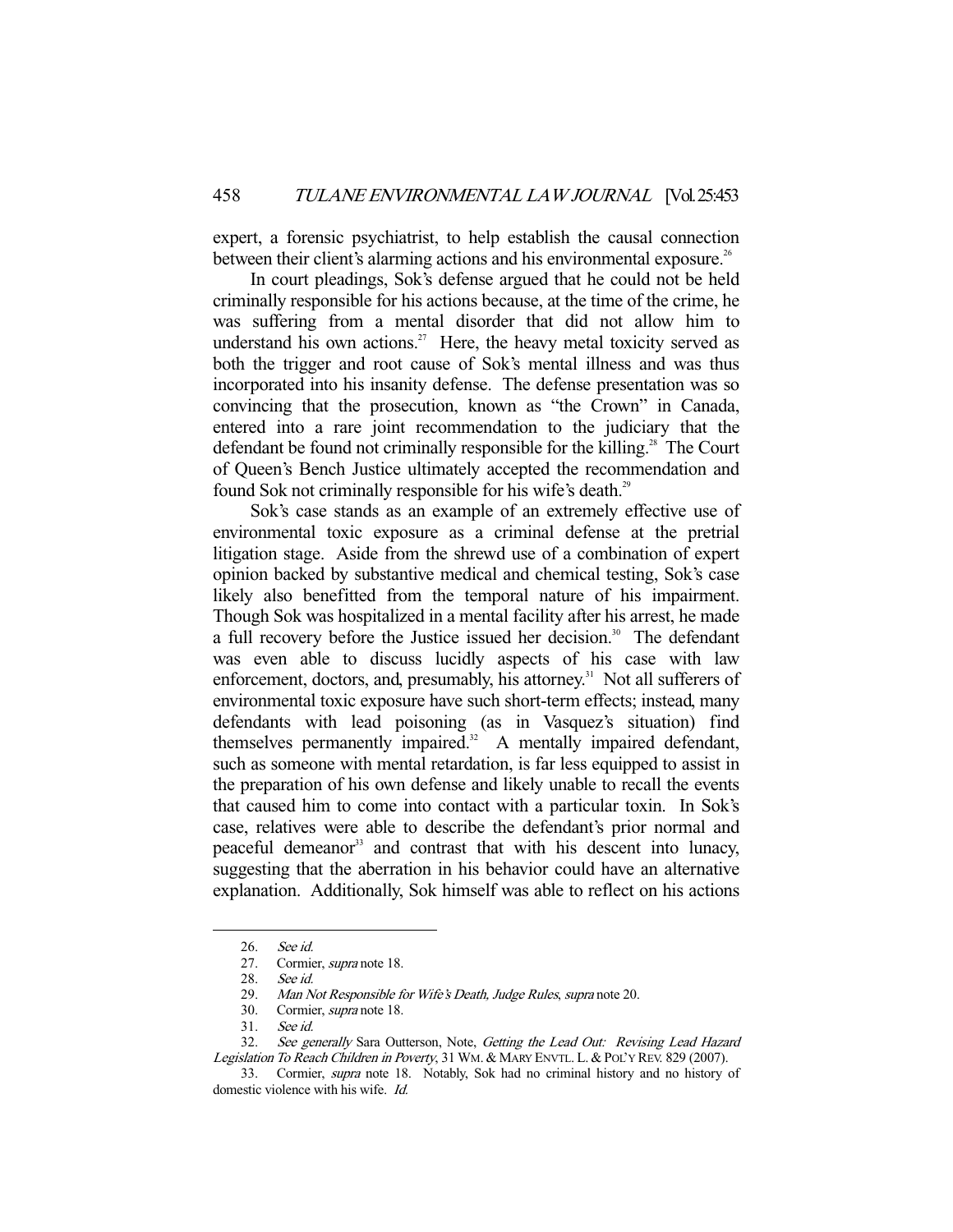and express his own regret and remorse for his wife's death $34$ —a sense of perspective not likely afforded to permanently impaired defendants. Finally, in a case of temporary insanity such as Sok's, there is little fear that the now fully recovered defendant will become a repeat offender, thus limiting the rationale for punishment; this is a sharp contrast to a defendant who committed a crime due to his cognitive impairment and lack of impulse control, and could easily have a similar situation emerge in the future due to his ongoing condition.

 With Sok's case as a benchmark for an effective use of evidence of environmental toxic exposure in a criminal defense, it may be easier to evaluate the potential success of future cases employing a similar defense strategy at the trial level.

### B. Wilbert Frank Jr.: The Pitfalls of Carbon Monoxide Poisoning

 There is little dispute that on November 30, 2010, Wilbert Frank Jr. gunned down his estranged wife as she exited a local restaurant.<sup>35</sup> Silvia Frank had a restraining order against her husband, but had agreed to a brief meeting, at his request, to exchange some of their children's belongings.<sup>36</sup> Surveillance video shows that as his wife exited the building, Frank opened the trunk of his car, emerged with a shotgun, and shot Silvia Frank in the stomach, all while the couple's eldest daughter looked on.<sup>37</sup> After the shooting, Frank returned to his car and sped away.<sup>38</sup> Frank was found in his temporary rental home and placed under arrest within two hours of the shooting.<sup>39</sup> However, even the arresting officers noted that Frank appeared unwell and disoriented, so much so that they believed the defendant might have poisoned himself.<sup>40</sup> Frank was admitted to a hospital and blood tested, but was ultimately diagnosed as having suffered a panic attack and booked into jail.<sup>41</sup> The blood sample

 <sup>34.</sup> See Man Not Responsible for Wife's Death, Judge Rules, supra note 20.

 <sup>35.</sup> See John Asbury, Wife Shot, Killed in Front of San Jacinto Restaurant, PRESS-ENTERPRISE (Dec. 1, 2010, 11:33 PM), http://www.pe.com/local-news/local-news-headlines/ 20101202-wife-shot-killed-in-front-of-san-jacinto-restaurant.ece.

 <sup>36.</sup> Id.

<sup>37.</sup> See id.; John Asbury, San Jacinto: Murder Suspect Claims Carbon Monoxide Poisoning, PRESS-ENTERPRISE (Dec. 7, 2011, 9:33 PM), http://www.pe.com/local-news/riversidecounty/hemet/hemet-headlines-index/20111207-san-jacinto-murder-suspect-claims-carbonmonoxide-poisoning.ece.

 <sup>38.</sup> Asbury, supra note 37.

 <sup>39.</sup> Id.

 <sup>40.</sup> Id.

 <sup>41.</sup> Id.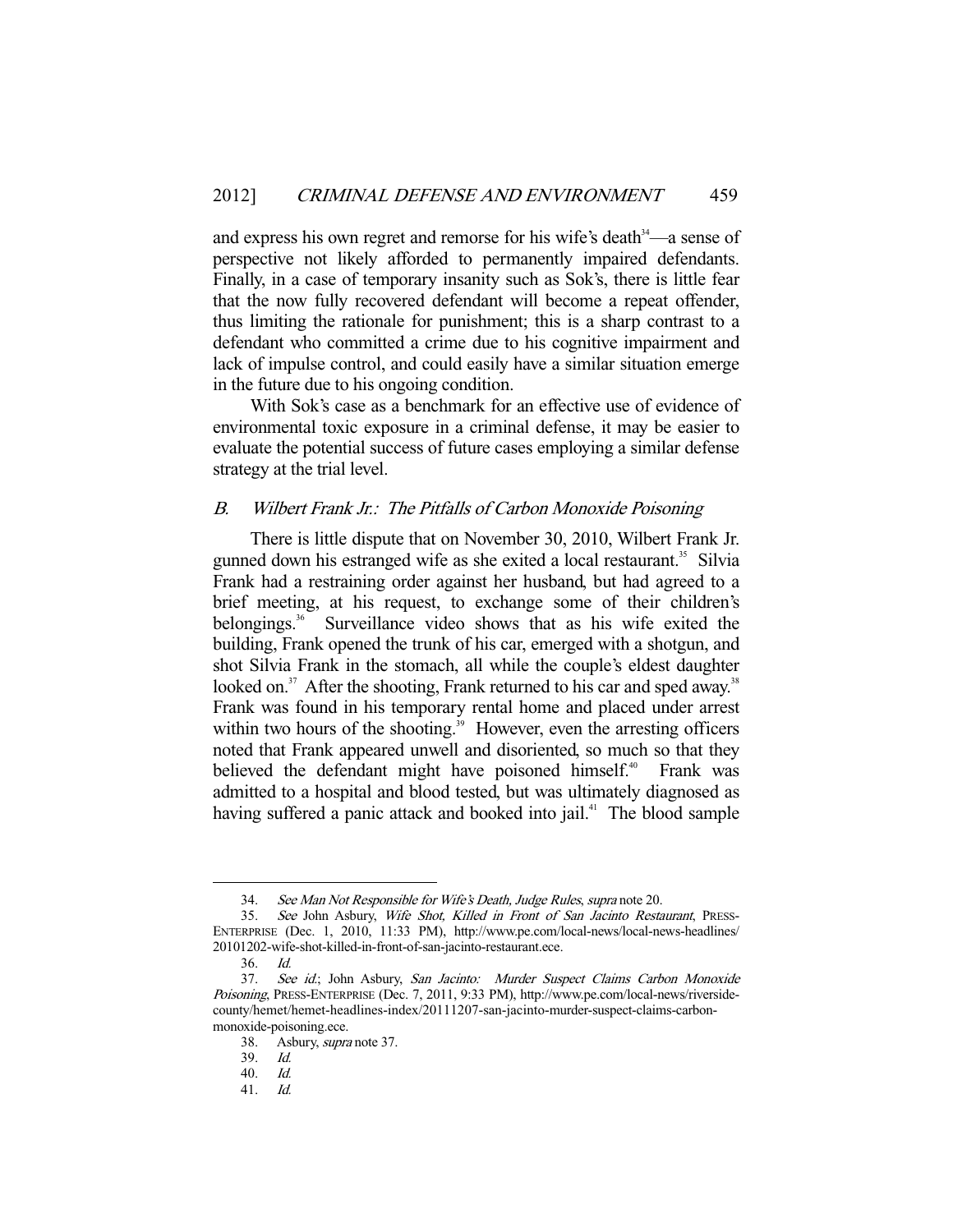taken that day was destroyed; it would be over a month before anyone would question the decision to do so.<sup>42</sup>

 In late December 2010, Frank's former landlord reported that the wood-burning fireplace in the defendant's former apartment was malfunctioning, causing carbon monoxide to seep into the building.<sup>43</sup> The apartment's standard furnace was broken, making the fireplace the only heat source during the winter months.<sup>44</sup> The defendant reported that to keep warm, he commonly slept alongside the fireplace.<sup>45</sup> Upon learning of the carbon monoxide leak, Frank's defense team formulated a defense strategy hinging around Frank's carbon monoxide exposure: involuntary intoxication.<sup>46</sup>

 In pursuing an involuntary intoxication defense, Frank's attorneys alleged that their client's actions were not the result of deliberation or free will, but rather, the byproduct of the defendant's unknowing carbon monoxide exposure, which caused Frank to act in the heat of passion.<sup>47</sup> However, this defense strategy faced many of the typical hurdles of an environmental neurotoxicity defense. First and foremost, there was no direct evidence that Frank had actually suffered carbon monoxide poisoning. Though he did demonstrate some symptoms at the time of his arrest, disorientation could be a sign of any number of ailments, including the panic attack with which Frank was ultimately diagnosed. The hospital had no indication that carbon monoxide poisoning was a possibility and, thus, did not conduct any sort of test for the presence of the toxin in Frank's blood sample.<sup>48</sup> Unlike lead, and many other environmental toxins, there is no long-term test for carbon monoxide exposure—meaning that once Frank's attorneys were alerted to the possibility for such a defense, too much time had already passed since the incident to conduct another blood test.

 Even if Frank could demonstrate that he did have excessive levels of carbon monoxide in his blood, this is not enough to facilitate a successful environmental toxin defense. Instead, the Frank defense team must also demonstrate that carbon monoxide poisoning actually caused the defendant's psychosis. This proved particularly difficult in this case because carbon monoxide poisoning is not commonly, if ever, associated

 <sup>42.</sup> See id.

 <sup>43.</sup> Id.

 <sup>44.</sup> Id.

 <sup>45.</sup> See id.

 <sup>46.</sup> See id.

 <sup>47.</sup> See id.

 <sup>48.</sup> See id.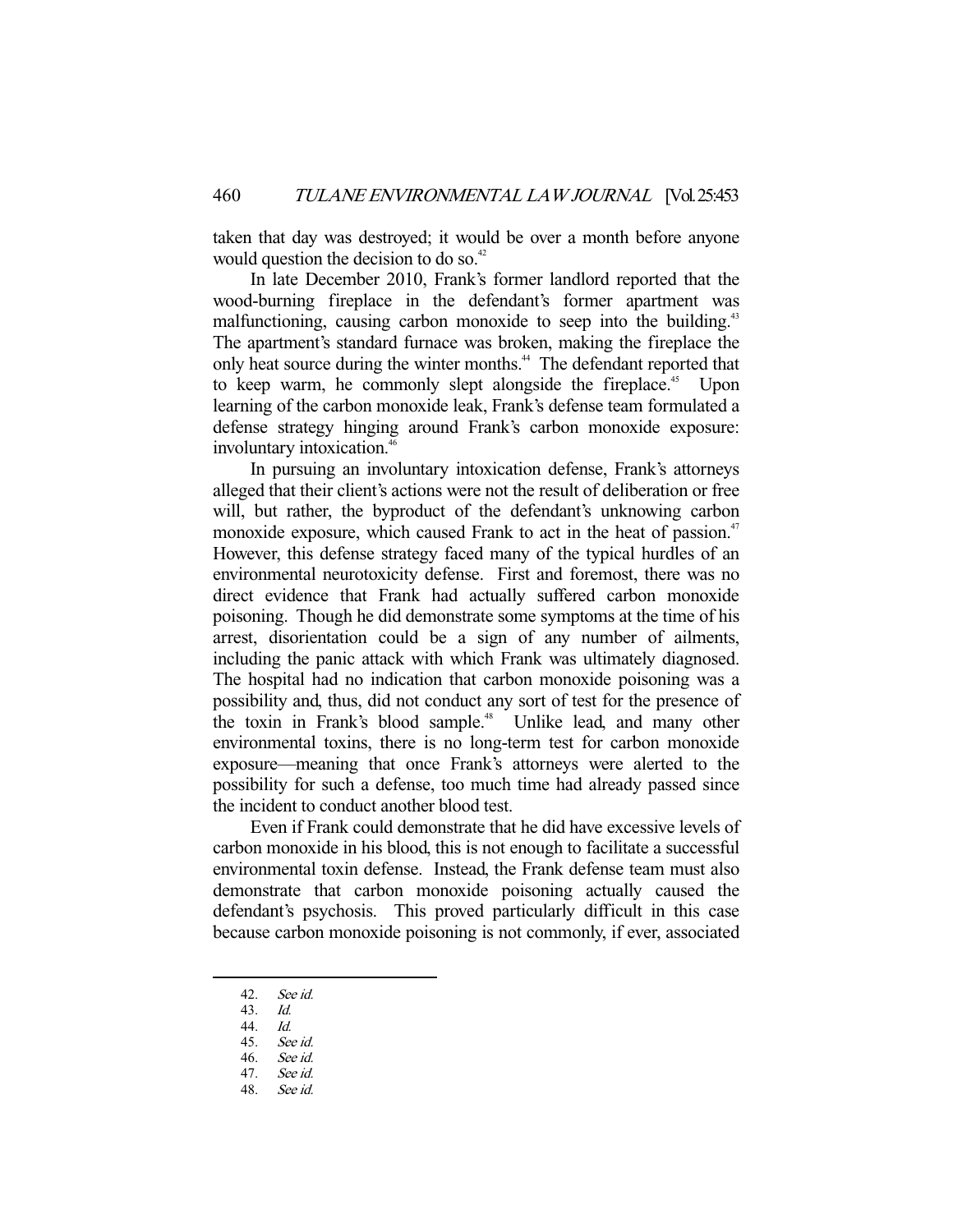with psychosis or violence.<sup>49</sup> Thus, there is no clear causal link between the defendant's (alleged) environmental exposure and the criminal behavior at issue. Additionally, Frank's defense claims are undercut by the defendant's own actions at the time of the offense and before. Much of Frank's behavior can be seen as rational, or even calculating, such as calling his wife to arrange the meeting, packing a shotgun in his trunk, or taunting the victim after the shooting.<sup>50</sup> Additionally, Frank had a history of domestic violence with his wife, wherein he had been convicted and given probation, which he was still serving at the time of the shooting.<sup>51</sup>

 Ultimately, Frank may well have been suffering from some form of carbon monoxide poisoning at the time of the crime; however, without solid medical and scientific evaluations to serve as the backbone of a neurotoxicity defense, there is little chance that such a claim will be accepted by a jury or even admitted by a judge. The presiding judge in the Frank case denied the defense motion to present an involuntary intoxication defense (based on carbon monoxide exposure), citing concerns that the claim was too speculative. $52$  The court held that, given the scarcity of evidence that carbon monoxide actually played a role in the killing, the argument lacked relevance to the case and could not be made.<sup>53</sup> In particular, the court seemed troubled by the absence of evidence that the defendant had actually been exposed to carbon monoxide, given that the only evidence of a gas leak was found over a month after the defendant had vacated the property.<sup>54</sup> Unable to present a neurotoxicity defense on behalf of Frank, his attorneys sought to argue that the killing was a crime of passion, not calculation.<sup>55</sup> Frank was convicted of his wife's murder and sentenced to serve fifty years to life.<sup>56</sup>

<sup>49.</sup> Id. More typical behavioral effects of carbon monoxide poisoning include memory loss, poor concentration, or brain damage. Id.

<sup>50.</sup> See John Asbury, San Jacinto: Carbon Monoxide Defense Denied in Murder Trial, PRESS-ENTERPRISE (Dec. 8, 2011, 11:56 AM), http://www.pe.com/local-news/riversidecounty/hemet/hemet-headlines-index/20111208-san-jacinto-carbon-monoxide-defense-denied-inmurder-trial.ece. After shooting his wife, Frank allegedly bent over her body, saying "That'll teach you to [mess] with me." Id.

<sup>51.</sup> Jose Arballo, Update: San Jacinto Woman Had Separated from Husband Before Fatal Shooting, SW. RIVERSIDE NEWS NETWORK (Dec. 1, 2010, 10:38 AM), http://www.swrnn.com/ 2010/12/01/update-san-jacinto-woman-had-separated-from-husband-before-fatal-shooting/.

 <sup>52.</sup> Asbury, supra note 50.

<sup>53.</sup> John Asbury, San Jacinto: Man Convicted of Killing Wife, PRESS-ENTERPRISE (Dec. 16, 2011, 9:52 PM), http://www.pe.com/local-news/riverside-county/hemet/hemet-headlinesindex/20111216-san-jacinto-man-convicted-of-killing-wife.ece.

 <sup>54.</sup> Id.

 <sup>55.</sup> See id.

<sup>56.</sup> John Asbury, San Jacinto: Man Gets 50+ Years for Murder, PRESS-ENTERPRISE (Jan. 16, 2012, 4:22 PM), http://www.pe.com/local-news/riverside-county/hemet/hemet-headlinesindex/20120116-san-jacinto-man-gets-50-years-for-murder.ece.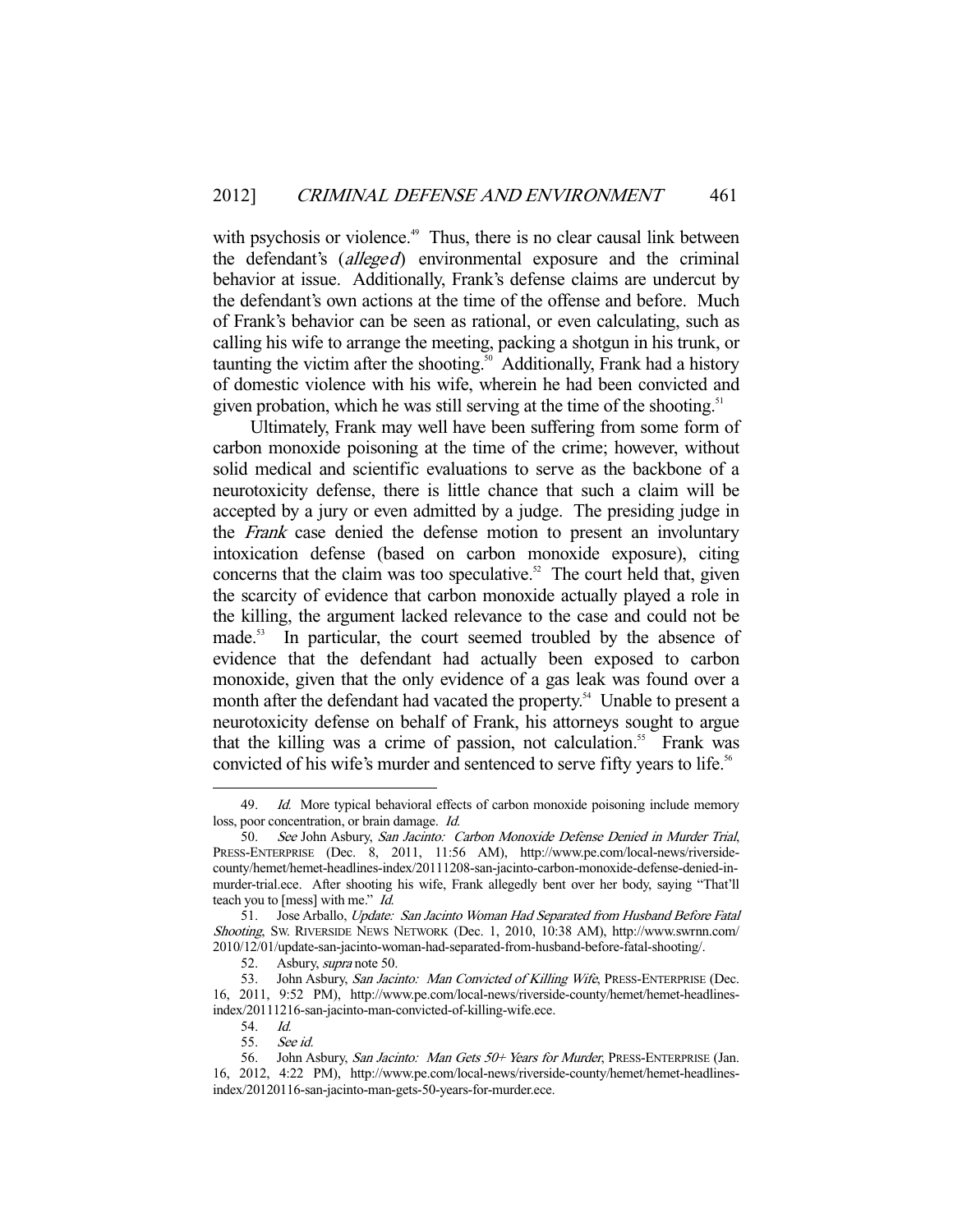#### C. Terrance Frank: Uranium Exposure as a Defense

 Terrance Frank grew up surrounded by the uranium mines of the Navajo Indian Reservation in Arizona.<sup>57</sup> For twenty-four years<sup>58</sup> the defendant lived in a house built on a uranium rock foundation and drank water from a well lined with uranium rock.<sup>59</sup> By all accounts, Frank might have continued to live in such a manner were it not for the events of June 24, 1988. On that date, Frank proceeded to get drunk, walk several miles to retrieve a firearm, and enter a home on the reservation and shoot four people, leaving two victims dead.<sup>60</sup> Frank was charged with two counts of first-degree murder in federal court.<sup>61</sup>

 Frank's defense counsel chose to pursue a trial defense of temporary insanity based on neurotoxicity caused by uranium exposure.<sup> $62$ </sup> This case would come to be one of the first in the country, if not the first, to advance a defense based on environmental exposure.<sup>63</sup> To further complicate matters, Frank had committed the shootings while being voluntarily intoxicated, a defense that is generally no defense at all. Instead, the defense would argue that uranium had caused Frank's organic brain damage and that the alcohol only exacerbated his condition, acting as a trigger for temporary psychosis.<sup>64</sup> In Frank's favor was the strong evidence of his own organic brain damage, as well as the prevalence of similar brain damage within his community.<sup>65</sup> The presence of uranium within Frank's daily life was similarly well documented, seemingly cementing the issue of the defendant's environmental exposure.<sup>66</sup> Returning to the "check-list" for environmental toxicity defenses, Frank

 <sup>57.</sup> RALPH SLOVENKO, PSYCHIATRY AND CRIMINAL CULPABILITY 103 (1995). Mr. Slovenko notes that, at that time, the surrounding mines provided half of the uranium used in the United States. Id.

 <sup>58.</sup> United States v. Frank, 933 F.2d 1491, 1492 (9th Cir. 1991).

 <sup>59.</sup> McConnell, supra note 9, at 167 (citing Telephone Interview by David B. McConnell with Jon M. Sands, Fed. Pub. Defender (Sept. 16, 1994)).

 <sup>60.</sup> Frank, 933 F.2d at 1492; McConnell, supra note 9, at 168 (citing Telephone Interview by David B. McConnell with Jon M. Sands, supra note 59).

 <sup>61.</sup> McConnell, supra note 9, at 167.

<sup>62.</sup> Deborah W. Denno, Considering Lead Poisoning as a Criminal Defense, 20 FORDHAM URB. L.J. 377, 394 (1993).

 <sup>63.</sup> See McConnell, supra note 9, at 167 (citing Telephone Interview by David B. McConnell with Jon M. Sands, supra note 59).

 <sup>64.</sup> Denno, supra note 62, at 394.

<sup>65.</sup> See McConnell, supra note 9, at 167-68 (citing Telephone Interview by David B. McConnell with Jon M. Sands, supra note 59). In fact, Frank's two brothers also suffered from similar brain damage. Statistical evidence was also presented at trial documenting local rates of birth defects at two to eight times higher than the general population. Id. (citing Telephone Interview by David B. McConnell with Jon M. Sands, supra note 59; Charlotte-Anne Lucas, 'Toxin Defense' Successful, NAT'L L.J., May 1, 1989, at 9).

 <sup>66.</sup> See id.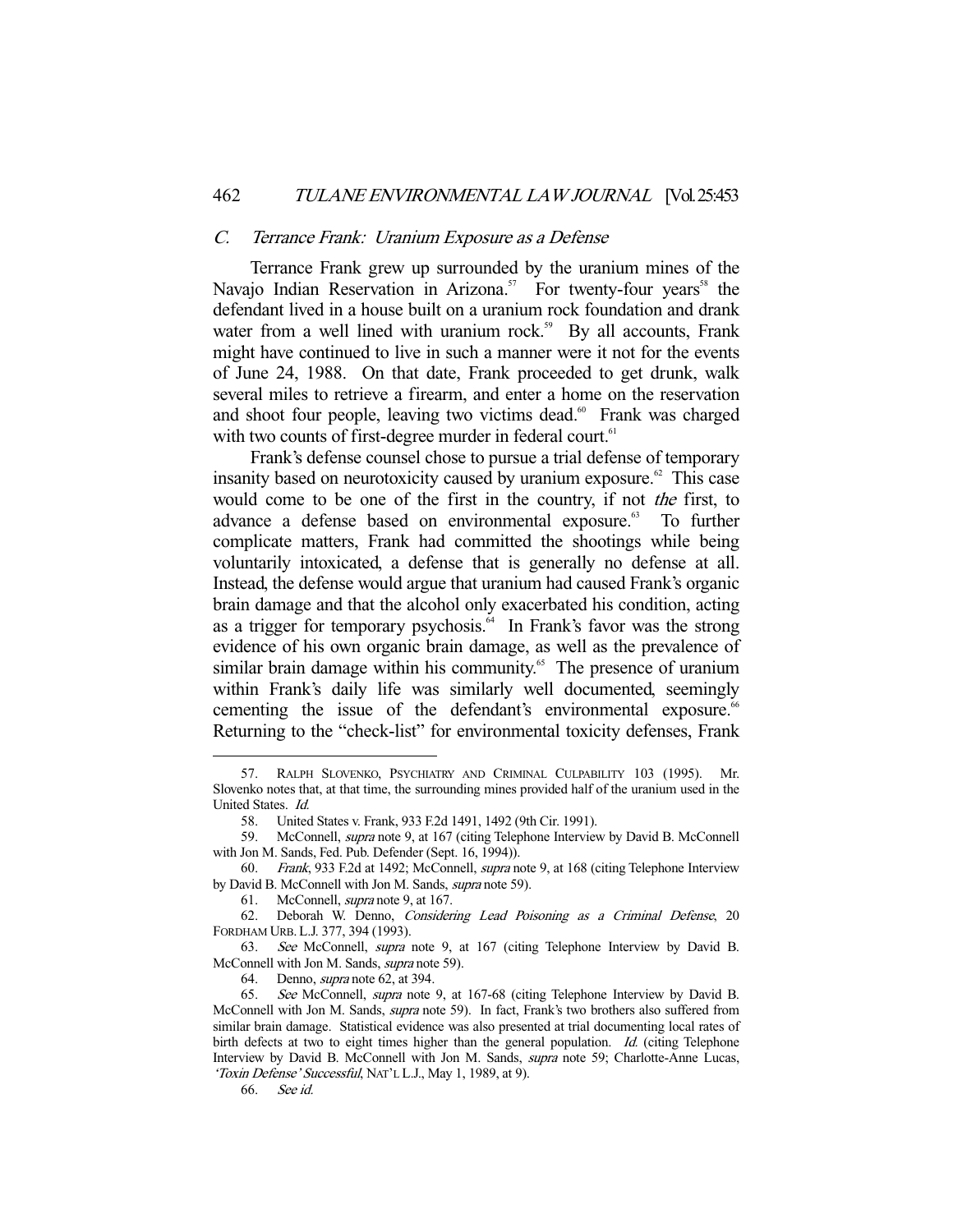was also able to demonstrate that uranium can cause neurotoxic damage through expert psychiatric testimony.<sup>67</sup> Finally, Frank presented psychological evidence that his violent behavior was a result of his existing brain injuries.<sup>68</sup> Through this extensive use of expert testimony, Frank's defense team fully elucidated the nature of their client's exposure, the physical and cognitive damage Frank suffered, and the causal link between the damage, the exposure, and the crime committed.

 The greatest potential hazard to the defense theory in this case came in the form of the defendant's voluntary intoxication during the commission of the crime. Frank's attorneys positioned the alcohol as a trigger, suggesting that were it not for the underlying brain condition, the crime would not have occurred from intoxication alone.<sup>69</sup> In this way, the defense successfully addressed another common concern amongst cases of environmental toxic exposure: why is it that not everyone with  $x$ condition commits a crime? A variety of experts testified that Frank's brain injury placed the defendant in such a fragile state that the alcohol pushed him into a psychotic state.<sup>70</sup> It is noteworthy that though the defendant suffered from a permanent impairment, the defense theory still posited that the crime was committed during a temporary psychotic state, perhaps to understate the client's potential for future violence.

 Jurors evidently accepted Frank's arguments, at least to an extent, because the jury rejected the first-degree murder charges and returned two convictions for second-degree murder, a lesser charge not requiring the same level of premeditation.<sup>71</sup> Jurors found that Frank's brain injury rendered him incapable of forming the requisite level of intent necessary to support a first-degree murder conviction; $\alpha$ <sup>2</sup> though it is unclear if the jury truly believed that Frank committed the crimes while in a psychotic state, or rather, simply felt that his underlying condition would make premeditation impossible at any time.

 <sup>67.</sup> See id. (citing Lucas, supra note 65, at 9).

 <sup>68.</sup> Id. (citing Telephone Interview by David B. McConnell with Jon M. Sands, supra note 59).

 <sup>69.</sup> See Denno, supra note 62, at 394.

 <sup>70.</sup> Id. ("As one expert in the Frank case commented, if such toxins 'lead to brain damage . . . the victims could become human time bombs' who are considerably more sensitive to the effects of drugs and alcohol." (quoting Lucas, *supra* note 65, at 9)); see also SLOVENKO, supra note 57, at 103 ("Dr. Fred Rosenthal . . . testified, 'I'm not saying that radiation or brain damage always leads to murder, but if you have somebody who's not functioning well . . . and you add to that intoxication, then things like this can happen.'").

<sup>71.</sup> See Denno, *supra* note 62, at 394 (citing Lucas, *supra* note 65, at 9).<br>72. See id.

See id.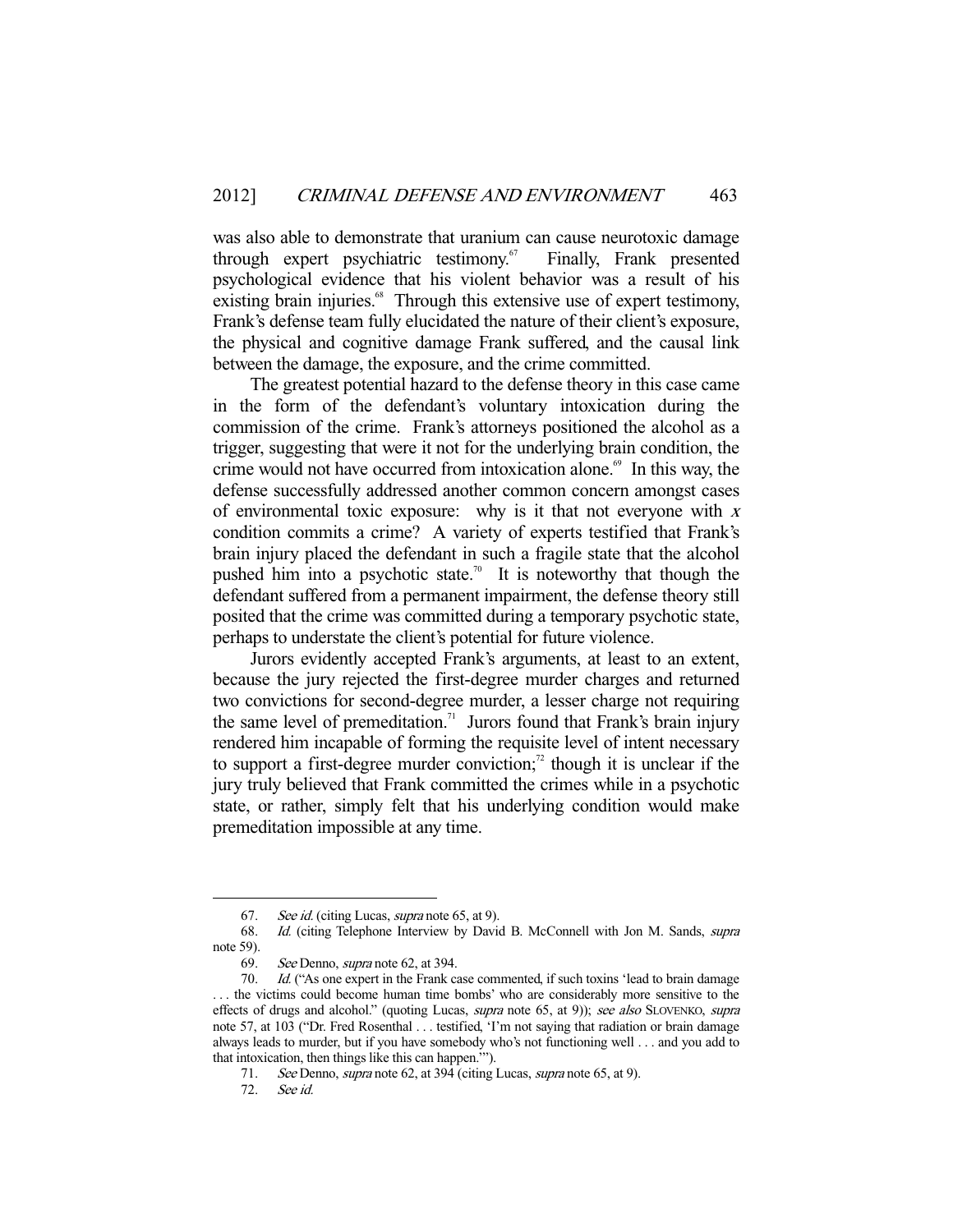## III. PENALTY PHASE: ENVIRONMENTAL FACTORS AS MITIGATION IN DEATH PENALTY PROCEEDINGS, THROUGH TWO INSTANCES OF LEAD POISONING EVIDENCE

 While the previous section explored the use of environmental factors as a complete defense theory to negate a defendant's criminal culpability, this Part will address cases wherein environmental neurotoxicity is presented as mitigation for the seriousness of the defendant's criminal acts. This use of mitigation is most prevalent within death penalty proceedings, wherein the guilt and sentencing phases are bifurcated. During the sentencing portion of the proceeding, defense counsel is granted wide latitude to introduce virtually any evidence that would warrant a finding of life, as opposed to death, for their client.<sup>73</sup> Such mitigation evidence may include information and testimony about the defendant's redeeming characteristics, such as positive work history, military service, or family ties, as well as life history information. The latter category encompasses the bulk of mitigation evidence presented in capital trials and includes information regarding a client's upbringing, including any history of abuse, neglect, or extreme poverty.<sup>74</sup> The Supreme Court has consistently held that such life history mitigation evidence is relevant to the assessment of a defendant's moral culpability for his crime.<sup>75</sup> Though environmental toxic exposure does not immediately appear to fall into the category of life history mitigation, there can be a strong correlation between these two general mitigation themes.

 Lead poisoning provides an excellent example of the overlap between environmental exposure evidence and testimony regarding a client's early childhood life history. Because children are far more susceptible to lead toxicity than adults, $\frac{76}{6}$  many cases of environmental exposure to lead require an investigation into a client's childhood home and environment; such an investigation is also likely to marry the theme

<sup>73.</sup> See, e.g., Kevin M. Doyle, Lethal Crapshoot: The Fatal Unreliability of the Penalty Phase, 11 U. PA. J.L. & Soc. CHANGE 275, 289 (2007-2008) (citations omitted).

<sup>74.</sup> See id. at 290 (citing Eddings v. Oklahoma, 455 U.S. 104, 115 (1982); Penry v. Lynaugh, 492 U.S. 302, 304 (1989)).

 <sup>75.</sup> E.g., Wiggins v. Smith, 539 U.S. 510, 535 (2003) (quoting Penry, 492 U.S. at 319) ("[E]vidence about the defendant's background and character is relevant because of the belief, long held by this society, that defendants who commit criminal acts that are attributable to a disadvantaged background . . . may be less culpable . . . ." (first two alterations in original)).

<sup>76.</sup> Denno, *supra* note 62, at 392 (citing U.S. ENVTL. PROT. AGENCY, 230-R-92-008, ENVIRONMENTAL EQUITY: REDUCING RISK FOR ALL COMMUNITIES 9 (June 1992)). Lead poisoning has been called "the most common and socially devastating environmental disease of young children." Id. at 390 (quoting Steven Waldman, *Lead and Your Kids*, NEWSWEEK, July 15, 1991, at 42, 44).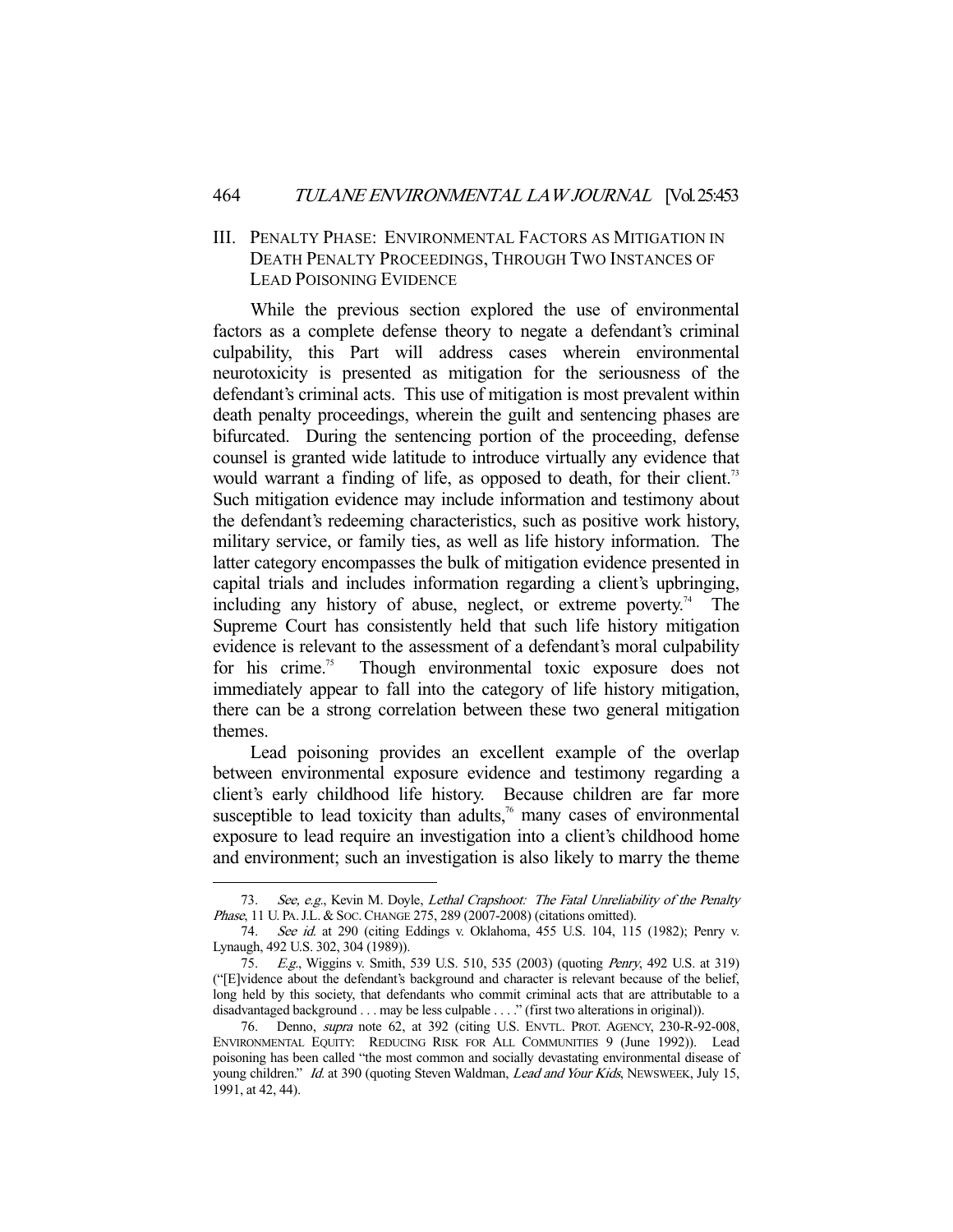of environmental toxicity with issues of poverty.<sup>77</sup> In the United States, the primary method of lead exposure among children is through ingestion: eating and inhaling lead paint chips and the byproduct dust.<sup>78</sup> Sadly, the use of lead paint was, and still is, concentrated in areas of urban poverty, such as housing projects and inner city schools.<sup>79</sup> Though there have been recent efforts to stem the use of lead paint in new construction and complete remediation at former lead paint sites, generations of children have already been exposed and many of today's criminal defendants grew up in an era when the use of lead was still relatively unchecked.<sup>80</sup> Lead exposure is likely to provide useful mitigation evidence because it has been linked, in scientific studies and research, with decreased IQ levels, mental retardation, impulsivity, and violence.<sup>81</sup> A client's inability to control his own impulses, or the information that someone could be prone to violent behavior because of environmental circumstances as opposed to his own character, could be directly relevant to a juror's opinion of that client's moral culpability for an offense.

 The following cases examine the particular use of lead exposure as mitigation evidence for a capital offense and suggest the somewhat unpredictable nature of the impact of mitigation evidence. Both individuals, Lavar Bryant and Corey Williams, were young African-American males, ages eighteen $82$  and sixteen, $83$  respectively. Both men lived in the South, and it was there that both were convicted of first-

<sup>77.</sup> See generally Gregory J. Kuykendall et al., Mitigation Abroad: Preparing a Successful Case for Life for the Foreign National Client, 36 HOFSTRA L. REV. 989, 1011 (2008) (discussing the intersection of a client's poverty and exposure to environmental toxins).

<sup>78.</sup> Denno, *supra* note 62, at 392 (citations omitted).<br>79. See id. at 391-92.

<sup>79.</sup> *See id.* at 391-92.<br>80. Even as late as Even as late as 2000, the U.S. Department of Housing and Urban Development estimated that in Baltimore, Maryland, alone roughly 1200 children per year were victims of lead poisoning. Jim Haner, Lead's Lethal Passage: One Family's Anguish, BALT. SUN (Sept. 10, 2000), http://www.baltimoresun.com/news/maryland/bal-leadkresssep10,0,3765829,full.story.

<sup>81.</sup> See, e.g., Paul B. Stretesky & Michael J. Lynch, The Relationship Between Lead Exposure and Homicide, 155 ARCHIVES PEDIATRICS & ADOLESCENT MED. 579 (2001) (finding a correlation between violent behavior and lead exposure based on air-lead concentrations); Kim N. Dietrich et al., Early Exposure to Lead and Juvenile Delinquency, 23 NEUROTOXICOLOGY & TERATOLOGY 511 (2001) (discussing both *in utero* and *ex utero* lead exposure associated with risk for antisocial and delinquent behaviors); Roger D. Masters et al., Environmental Pollution, Neurotoxicity, and Criminal Violence, in 7 ENVIRONMENTAL TOPICS: ENVIRONMENTAL TOXICOLOGY—CURRENT DEVELOPMENTS 11 (J. Rose ed., 1998) (discussing lead's impact on individual neurochemistry and the correlation between environmental lead levels and geographical differences in violent crime rates).

<sup>82.</sup> Jim Haner, Victims of Lead Unnoticed by Courts, BALT. SUN (Oct. 8, 2000), http:// articles.baltimoresun.com/2000-10-08/news/0010080261\_1\_lead-poisoning-paint-poisoningjustice-sytem/2.

 <sup>83.</sup> State v. Williams, 2001-1650, pp. 3-4 (La. 11/1/02); 831 So. 2d 835, 840.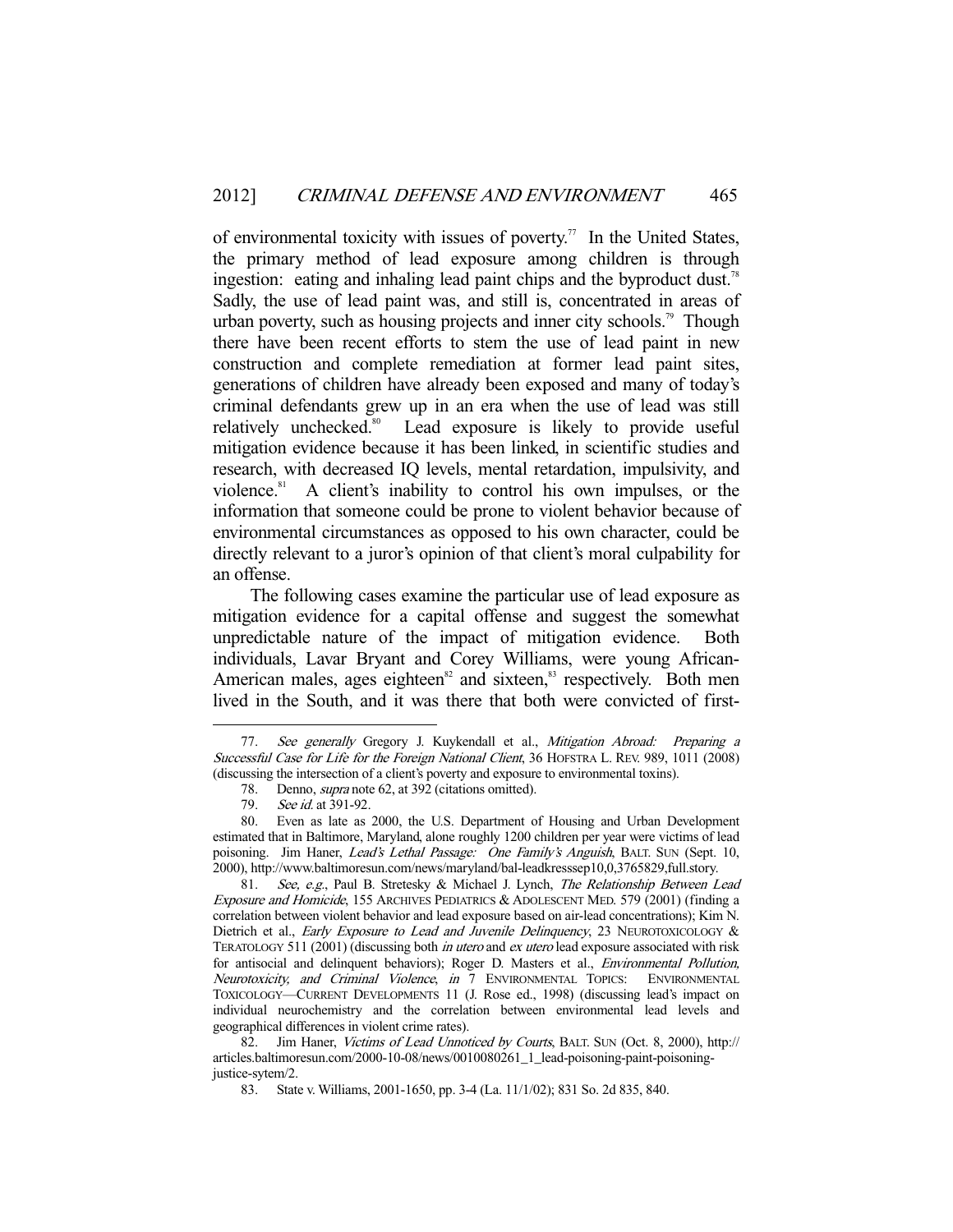degree murder.<sup>84</sup> Both defense teams also offered lead exposure mitigation evidence during the penalty phase of the trial, though with dramatically different results.

#### A. Lavar Bryant

 It took jurors less than three hours to decide that Lavar Bryant was guilty of stabbing a man to death with a flat head screwdriver through his heart.<sup>85</sup> There was also evidence that as the victim's heart was slowly "suffocated" by fluid pressure, Bryant held the man's face in the sand so he could not call out for help.<sup>86</sup> At trial, a pathologist estimated that Bryant likely held the victim down for at least fifteen minutes before death occurred.<sup>87</sup> On August 4, 1995, Mike Suber had encountered the defendant breaking into his car in the government-building parking lot where Suber worked.<sup>88</sup> After a struggle, Suber was killed and the defendant had etched the phrase "Metro Mike f--- your Mamma" on the rear of the victim's car before fleeing the scene.<sup>89</sup>

 Bryant suffered from an extreme case of lead poisoning as a child and remained poisoned for six years.<sup>90</sup> The defendant's childhood tenement home proved to be coated with toxic lead paint and lead paint dust.<sup>91</sup> The lead exposure was so severe that Bryant was consistently hospitalized; medical records revealed that at age one he had suffered a dose of eighty-three micrograms of lead.<sup>92</sup> The defendant suffered from severe learning disabilities as a result of his environmental lead exposure, with an estimated one hundred incidents of truancy, fighting, and petty crime at the time of the murder.<sup>93</sup>

<sup>84.</sup> See Haner, supra note 82 (stating that Bryant was from Columbia, South Carolina); Williams, 2001-1650 at p. 3; 831 So. 2d at 840 (stating that Williams was from Shreveport, Louisiana).

 <sup>85.</sup> Haner, supra note 80.

<sup>86.</sup> See State v. Bryant, 520 S.E.2d 319, 320 (S.C. 1999).

 <sup>87.</sup> Id.

 <sup>88.</sup> Haner, supra note 80.

 <sup>89.</sup> Bryant, 520 S.E.2d at 320. It would later be explained at trial that Columbia-area criminals referred to themselves as "Metro." Id.

 <sup>90.</sup> Haner, supra note 80.

 <sup>91.</sup> Id.

<sup>92.</sup> Id. For reference, the Center for Disease Control and American Academy of Pediatrics qualify blood lead levels of greater than ten micrograms per deciliter as lead poisoning. See Lead, CTRS. FOR DISEASE CONTROL & PREVENTION, http://www.cdc.gov/nceh/lead/ (last updated Jan. 27, 2012); Ruth A. Etzel et al., Screening for Elevated Blood Lead Levels, 101 PEDIATRICS 1072 (1998).

<sup>93.</sup> Haner, *supra* note 80.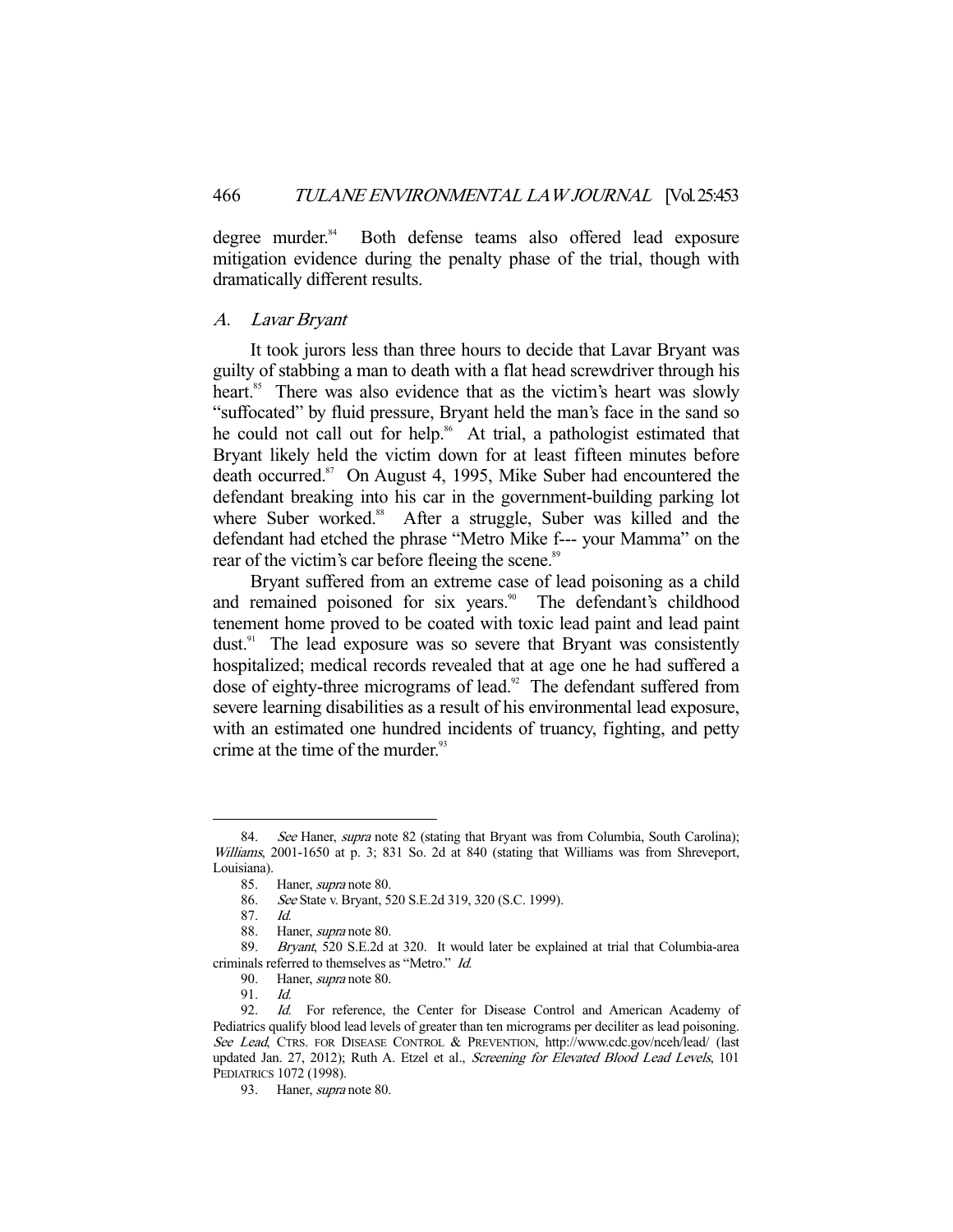Bryant was charged and convicted of a single count of first-degree murder, with prosecutors seeking the death penalty as punishment.<sup>94</sup> Bryant's defense team opted to present a wealth of mitigation evidence surrounding the defendant's lead exposure and resulting impairments. Jurors heard from witnesses about Bryant's poor school record, low cognitive functioning, and disciplinary problems. Interestingly, as part of the mitigation strategy, the defense sought to emphasize, rather than minimize, Bryant's previous criminal record. Jurors heard of the defendant's rash of criminal offenses, a particularly lengthy list given his young age, and also learned that many of the crimes appeared to have been committed on a whim, absent any apparent motive.<sup>95</sup> In this way, the defense sought to paint the picture of Bryant as a man who was literally unable, not simply unwilling, to control his behavior. Defense attorneys then reconnected Bryant's evident lack of control with his environmental toxic exposure through expert medical testimony. Dr. Herbert Needleman, a pediatrician who studies lead poisoning in children, served to explain the link between Bryant's anger and control issues and the lead poisoning from which the defendant had suffered.<sup>96</sup> Dr. Needleman testified that Bryant's extreme levels of lead exposure had made him "prone to uncontrollable aggression long after he was exposed," causing him to act without thinking of the consequences.<sup>97</sup>

 As in some of the guilt stage environmental toxin defenses presented in the previous section, here, the prosecution attempted to negate the impact of Bryant's lead exposure by arguing that not all victims of lead poisoning become criminals or act violently.<sup>98</sup> However, this argument is less persuasive when dealing with mitigation evidence, which focuses on the factors that could make a particular defendant less morally culpable, as opposed to demonstrating that the defendant is not guilty of the crime alleged, a much higher standard; even if jurors choose to believe an environmental exposure mitigation argument, the defendant will still be punished through a sentence of life in prison.

 In Bryant's case, the jury considered the defendant's considerable neurotoxic damage and returned a sentence of life in prison, rejecting the death penalty.<sup>99</sup> Though the mitigation strategy in this case was extremely effective, it does carry the legitimate defense concern that

 <sup>94.</sup> Id.

 <sup>95.</sup> See id.

 <sup>96.</sup> See id.

 <sup>97.</sup> See id.

<sup>98.</sup> *See id.*<br>99. *Id.* 99. Id.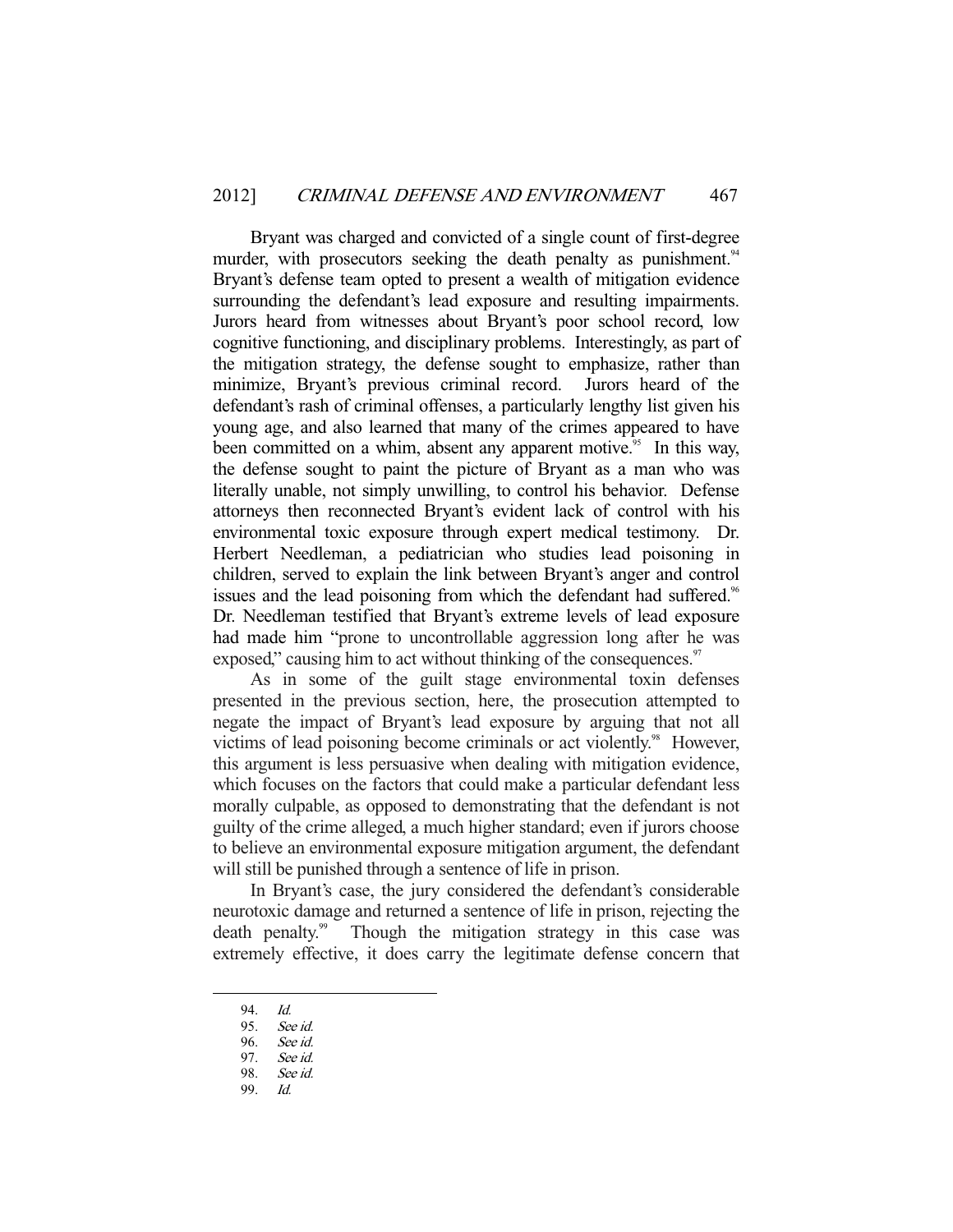jurors will subscribe too deeply to descriptions of the defendant as violent, dangerous, and uncontrollable—essentially, casting the defendant as someone too dangerous even for prison life.<sup>100</sup> This risk may be heightened in cases of lead poisoning mitigation, as there will almost certainly be scientific evidence presented as to the lifelong nature of the impairment and the inability of the defendant to improve or remedy his violent behavior. Criminal defense attorneys seeking this type of mitigation strategy must complement lead exposure mitigation evidence with testimony regarding how the defendant could be safely controlled within a prison setting to quell juror concerns regarding the defendant's future dangerousness.

### B. Corey Williams

 In 1998, Corey Williams shot a pizza deliveryman in the course of an attempted armed robbery.<sup>101</sup> The crime was one of happenstance; Williams arrived at the home of an acquaintance just as she was paying Jarvis Griffin, the Pizza Hut deliveryman.<sup>102</sup> Williams shot the victim three times, from close range, before fleeing.<sup>103</sup>

 It is statutorily provided that, in Louisiana, a jury may consider a defendant's mental disease or defect and its impact on his capacity to understand the criminality of his conduct as a mitigating circumstance in a capital case.<sup>104</sup> Lead poisoning and the accompanying organic brain damage and cognitive impairments surely qualify as a form of mental defect that could inhibit a defendant's understanding of his actions. Yet, in the case of Williams, the jury seemingly disagreed because Williams was convicted of first-degree murder and sentenced to death.<sup>105</sup>

103. Id.

<sup>100.</sup> See Meghan Shapiro, An Overdose of Dangerousness: How "Future Dangerousness" Catches the Least Culpable Capital Defendants and Undermines the Rationale for the Executions It Supports, 35 AM.J. CRIM. L. 145 (2008) (discussing the theory of future dangerousness and the troubling implications to some forms of mitigation evidence).

 <sup>101.</sup> State v. Williams, 2001-1650, p. 3 (La. 11/1/02); 831 So. 2d 835, 840. Though Williams was certainly armed with a handgun and later confessed to the police that he had intended to rob the driver, his actions and account of the situation demonstrate his seeming lack of understanding. Despite the fact that Williams had just demanded money, he stated that he believed the deliveryman was reaching for a weapon instead of the requested money and shot the victim multiple times before running away. An onlooker then approached and robbed the dying victim. By all accounts, Williams never profited from the crime. See id. at p. 17; 831 So. 2d at 849-50.

 <sup>102.</sup> Id. at p. 3; 831 So. 2d at 840.

 <sup>104.</sup> LA. CODE CRIM. PROC. ANN. art. 905.5(e) (2011) ("At the time of the offense the capacity of the offender to appreciate the criminality of his conduct or to conform his conduct to the requirements of law was impaired as a result of mental disease or defect or intoxication.").

 <sup>105.</sup> Williams, 2001-1650 at p. 3; 831 So. 2d at 839.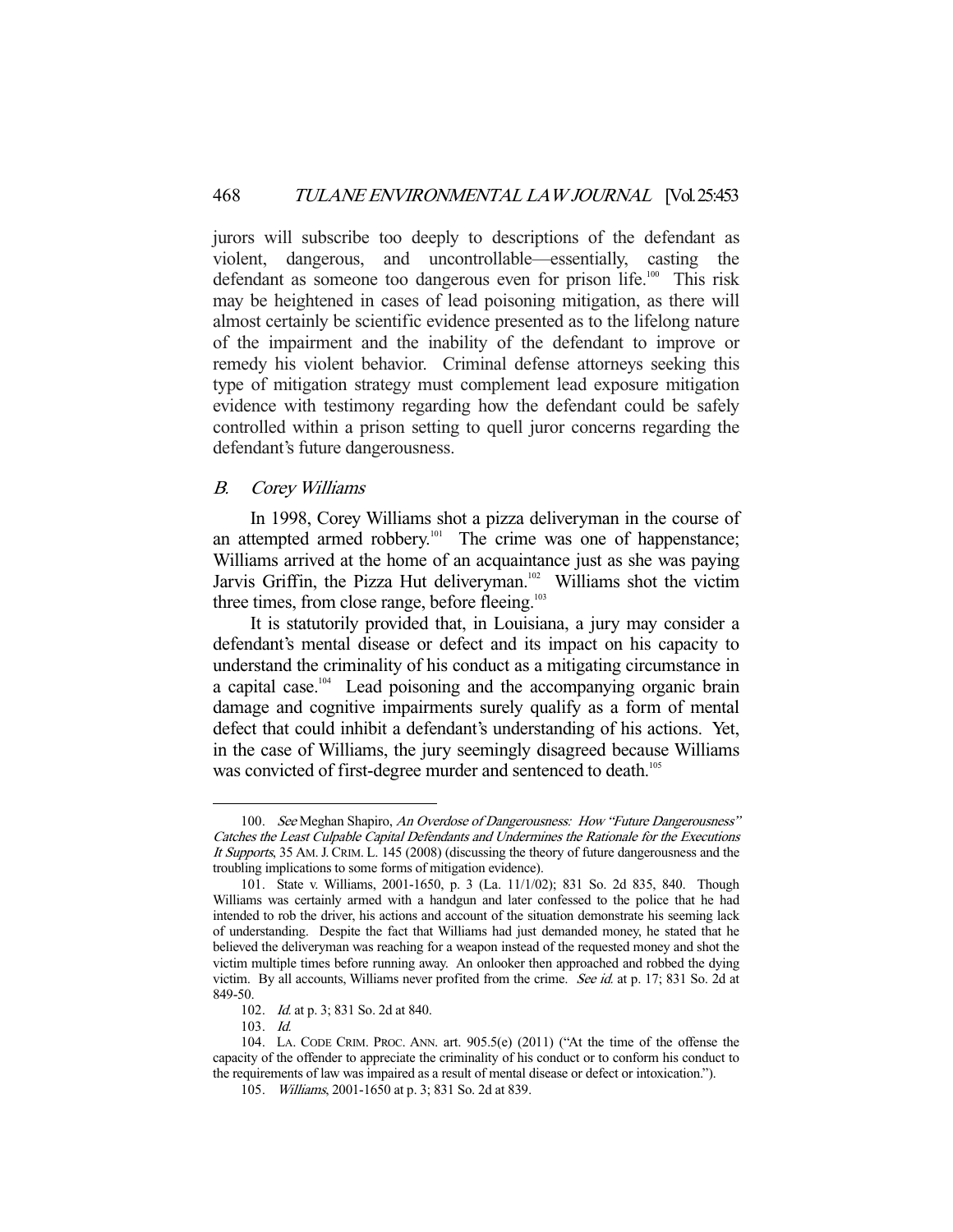The facts of Williams' case, particularly when viewed alongside the Bryant case, appeared to be ripe for a successful lead exposure mitigation defense. Williams also developed lead poisoning at a very early age through eating paint chips from the walls of his squalid tenement rental home.<sup>106</sup> By the age of two, Williams had blood lead levels as high as 102 milligrams per deciliter (mg/dL); he demonstrated medically documented blood lead levels ranging anywhere from thirtyfive mg/dL and above for at least six years.<sup>107</sup> Doctors were so concerned about Williams' unfailingly high lead levels that they called social services on multiple occasions, wherein social workers saw a very young Williams unattended and continuing to eat paint chips and dirt.<sup>108</sup> Reviewing the case many years later, an epidemiologist from Tulane University would call Williams' case "the most extreme case of lead poisoning [she] had seen" in her career.<sup>109</sup>

 During the sentencing phase of trial, Williams' defense team did present some evidence of their client's lead exposure, namely, that the exposure occurred as the result of parental neglect.<sup>110</sup> The State also stipulated that lead exposure can cause "an organic brain problem" and "a learning disability and, subsequently, a low I.Q."<sup>111</sup> But though the jury learned Williams suffered from childhood lead exposure and had a low IQ score, there is no indication that any evidence was presented to help the jury understand the impact of lead on behavior. In other words, jurors were already aware that Williams had a low level of intellectual functioning, so the knowledge that lead may have caused this trait had little impact on their ultimate findings. Jurors were never told that lead has been linked to violence or, more importantly, to impulsivity and a failure to understand the consequences of one's actions. Nor were jurors aware of the true scope of the defendant's exposure, merely that he had been lead poisoned as a child.

 Williams was ultimately spared the death penalty when he was found to be mentally retarded and thus ineligible for execution under

 <sup>106.</sup> Brief on Appeal at 12, Williams, 2001-1650; 831 So. 2d 835 (quoting the State's stipulation from the trial record).

 <sup>107.</sup> Ruling on Issue of Mental Retardation at 8, State v. Williams, No. 193,258 (1st Dist. Ct., Caddo Parish Feb. 20, 2004) (quoting Dr. Felicia A. Robito).

<sup>108.</sup> Brief on Appeal, *supra* note 106, at 12.

 <sup>109.</sup> Ruling on Issue of Mental Retardation, supra note 107, at 7 (quoting Dr. Felicia A. Robito).

 <sup>110.</sup> Williams, 2001-1650 at p. 14; 831 So. 2d at 847.

<sup>111.</sup> Brief on Appeal, *supra* note 106, at 12 (quoting the State's stipulation from the trial record).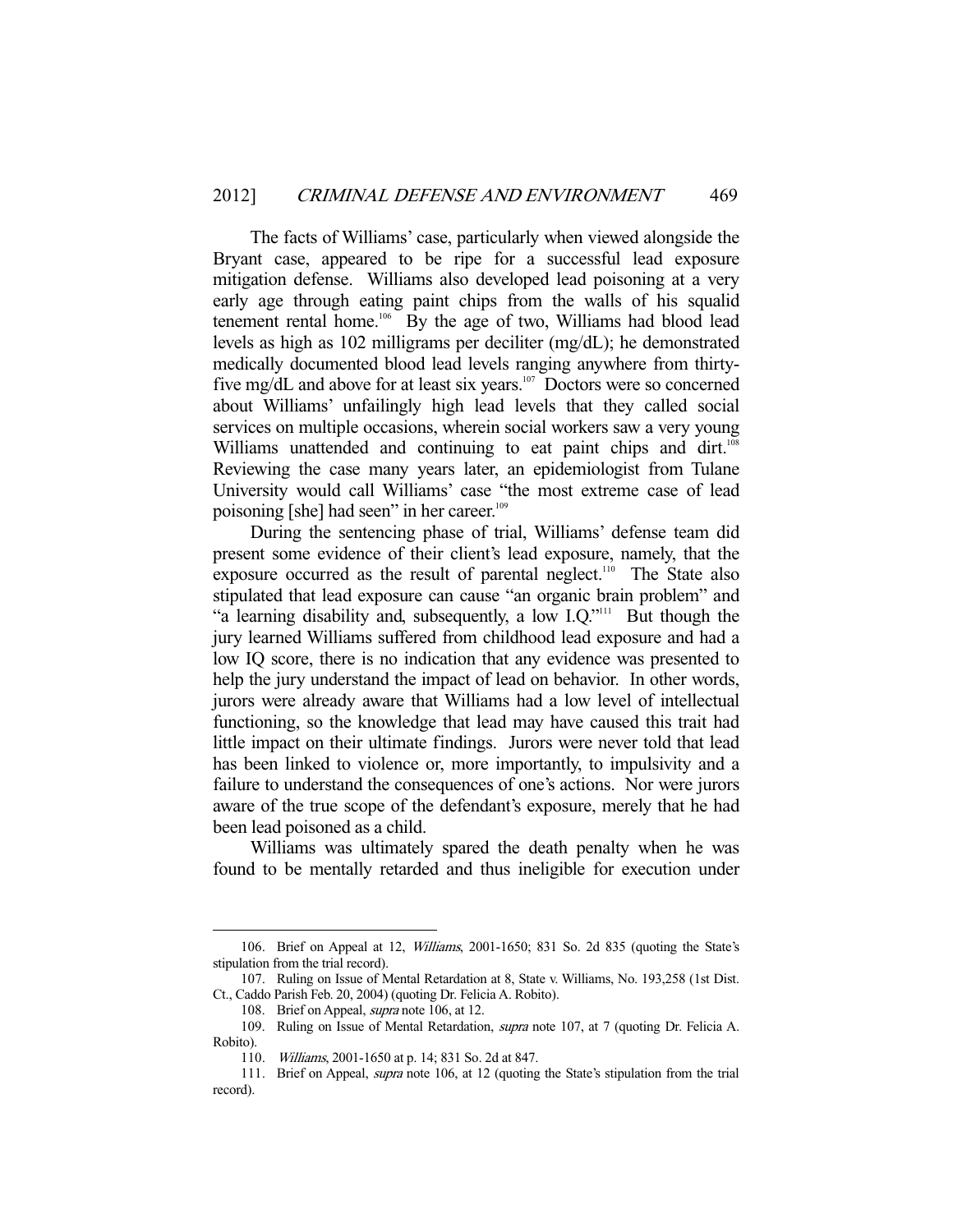Atkins v. Virginia.<sup>112</sup> However, his case is instructive in that, though evidence of lead exposure can be a persuasive mitigating factor in death penalty proceedings, the sheer existence of environmental toxic exposure is not in and of itself sufficient to mitigate such a serious offense. A more effective lead exposure mitigation plan must explain the full medical and behavioral ramifications of lead poisoning to the jury, particularly in regard to facets of the client's behavior that are not readily apparent (for instance, it was never made clear to the Williams jury that the defendant was impulsive or easily influenced). Additionally, lead exposure can be portrayed as a very sympathetic, and humanizing, experience—especially when under such abusive and neglectful circumstances—and should be presented as such for the client's benefit. In Williams' case, both the Louisiana Supreme Court and the trial judge portrayed the defendant's environmental lead exposure as an important facet of the case, further suggesting that such evidence can serve as powerful, and effective, mitigation if pled to the fullest extent.

IV. THE VERDICT

-

 As the majority of these cases demonstrate, given the appropriate conditions, environmental toxicity can be an effective criminal defense tool at the pretrial, trial, or sentencing phase of litigation. However, it is instructive to recall the incredulity of the New York Post story that opened this Comment; environmental exposure is not, and cannot be seen as, a fix-all criminal defense strategy. Though some forms of environmental toxic exposure are startlingly common, such as lead poisoning, the vast majority of criminal defendants will not have an appropriate, or convincing, neurotoxicity defense. Despite this, attorneys would be wise to investigate a client's background for potential toxic exposure, particularly if there appears to be brain damage or other cognitive impairment present. The following considerations are paramount to the ultimate decision to employ a neurotoxicity defense:

- Does the client have medical or scientific proof of exposure to an environmental toxin?
- Did the client's exposure result in a manifestation of harm, such as a cognitive impairment?
- Is there a scientifically documented relationship between the client's manifested harm and an element of the charged offense, such as an inability to understand an action's consequences?

<sup>112.</sup> See Ruling on Issue of Mental Retardation, *supra* note 107, at 8-9 (citing Atkins v. Virginia, 536 U.S. 304 (2002)).